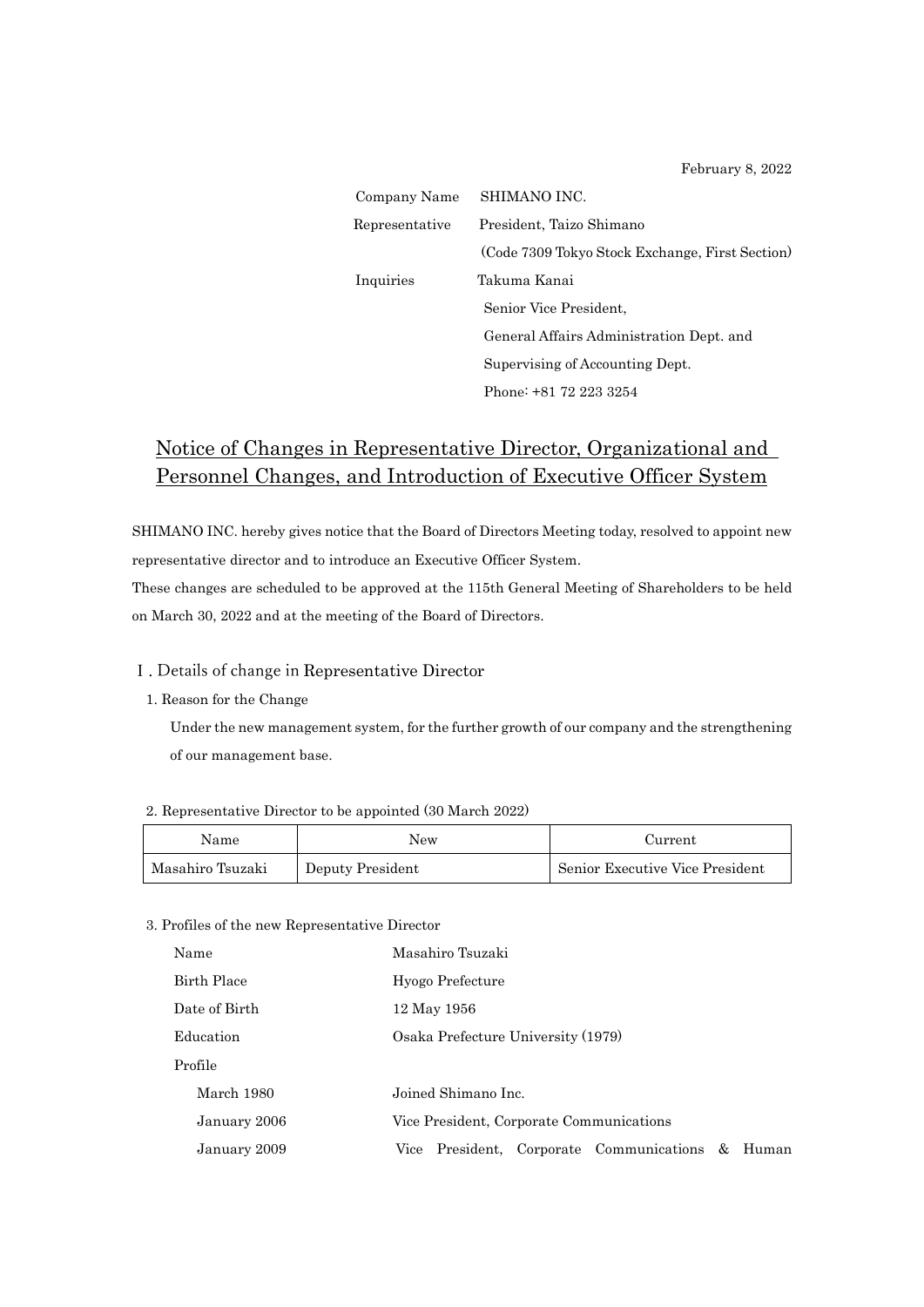|                       | Resources Dept., General Operations Div.  |
|-----------------------|-------------------------------------------|
| March 2010            | Senior Vice President                     |
| March 2016            | <b>Executive Vice President</b>           |
| March 2020            | Senior Executive Vice President (current) |
| Number of shares held | $6,300$ shares $(31$ December $2021)$     |

#### Ⅱ. Director Changes

1. Directors scheduled to retire (30 March 2022)

| Kiyoshi Tarutani | Director (Scheduled to assume Audit & Supervisory Board Member) |
|------------------|-----------------------------------------------------------------|
| Hiroshi Matsui   | Director (Scheduled to assume office as Advisor)                |
| Kinji Kiyotani   | Director (Scheduled to assume Senior Executive Officer)         |
| Tomohiro Ohtsu   | Director (Scheduled to assume Executive Officer)                |
| Masahito Ohtake  | Director (Scheduled to assume Executive Officer)                |
| Tamotsu Yoshida  | Director (Scheduled to assume Executive Officer)                |
| Takuma Kanai     | Director (Scheduled to assume Executive Officer)                |

2. Audit & Supervisory Board Member to be appointed (30 March 2022) Kiyoshi Tarutani

3. Audit & Supervisory Board Member scheduled to retire (30 March 2022) Hideo Katsuoka

#### Ⅲ. Organizational Changes

Reorganization

- ・Production Control Department in SDM Development Division and in charge of Overseas Factories will be integrated and renewed as Global Production Control Department in Bicycle Components Division.
- ・In order to restructure the entire process from production to quality assurance, Process Assurance Management Division will be newly established, incorporating Production Engineering Department and Quality Assurance Department.
- ・SDM Development Department in SDM Development Division will be abolished.

## Ⅳ. Introduction of Executive Officer System

1. Reason for Introduction

In order to respond rapidly and flexibly to changes in the business environment, SHIMANO INC. has decided to introduce an Executive Officer System to speed up management decision-making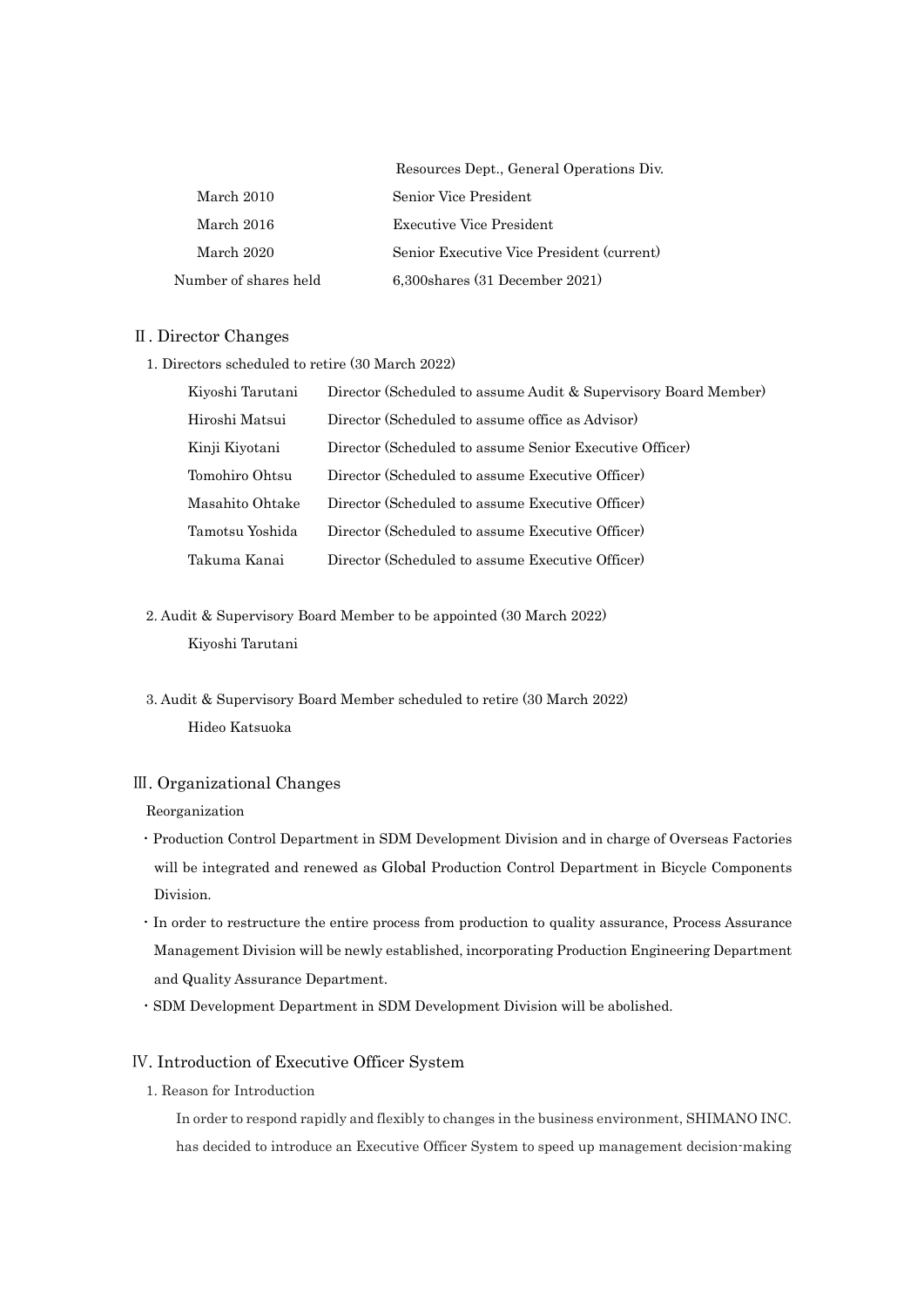and increase the efficiency of business execution by management. To do this, the system will separate the management decision-making and supervisory functions from the business execution function.

### 2. Overview

- (1) The appointment and dismissal of executive officers will be made by the Board of Directors.
- (2) The term of the executive officers is two years.
- (3) Directors are permitted to serve concurrently as executive officers.

# 3. Effective Date

March 30, 2022

#### 4. Executive Officers to be appointed (30 March 2022)

| Name            | <b>New</b>                           | Current                          |
|-----------------|--------------------------------------|----------------------------------|
| Kinji Kiyotani  | Senior Executive Officer             | Senior Vice President            |
|                 | Head of Fishing Operations           | Head of Fishing Operations       |
|                 | Division, Vice President Fishing     | Division, Vice President Fishing |
|                 | Sales Department and Fishing         | Sales Department and Fishing     |
|                 | Production Department in Fishing     | Production Department in Fishing |
|                 | Operations Division                  | Operations Division              |
| Tomohiro Ohtsu  | <b>Executive Officer</b>             | Senior Vice President            |
|                 | Vice President, Shimonoseki          | Vice President, Shimonoseki      |
|                 | Factory and Production               | Factory and Production           |
|                 | Department, Shimonoseki Factory      | Department, Shimonoseki Factory  |
|                 | in Bicycle Components Division       | in Bicycle Components Division   |
| Masahiro Ohtake | <b>Executive Officer</b>             | Senior Vice President            |
|                 | Supervising of Corporate             | Supervising of Corporate         |
|                 | Governance Administration            | Governance Administration        |
|                 | Department                           | Department                       |
| Tamotsu Yoshida | <b>Executive Officer</b>             | Senior Vice President            |
|                 | Vice President, Global Production    | Vice President, Global           |
|                 | Control Department, Supervising      | Procurement Department,          |
|                 | of Production Department SIP         | Production Control Department in |
|                 | (Sakai Intelligent Plant) in Bicycle | SDM Development Division, and    |
|                 | Components Division, and Vice        | in charge of Overseas Factories, |
|                 | President, Global Procurement        | Supervising of Production        |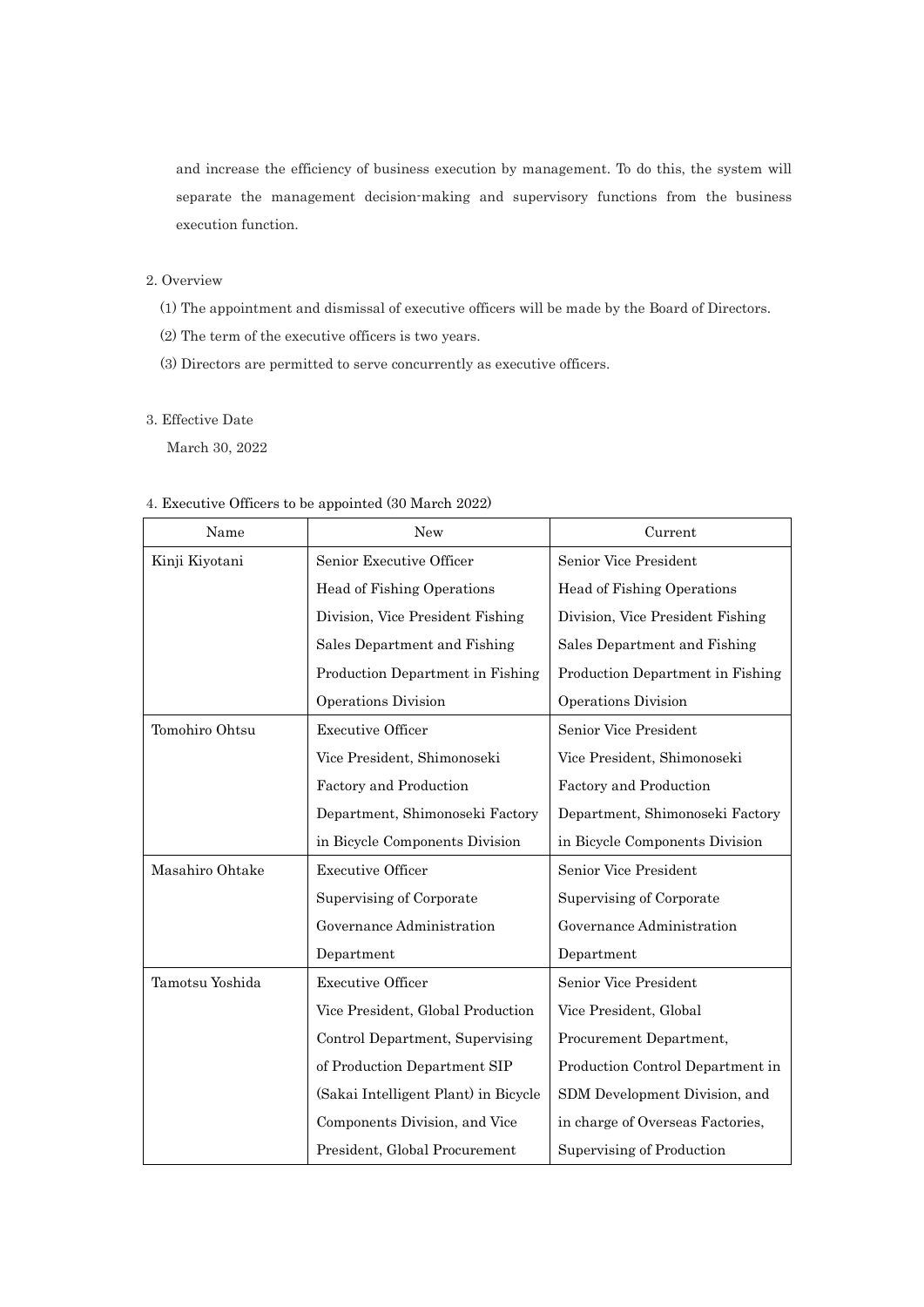|                 | Department                       | Department SIP (Sakai Intelligent |
|-----------------|----------------------------------|-----------------------------------|
|                 |                                  | Plant) in Bicycle Components      |
|                 |                                  | Division                          |
| Takuma Kanai    | <b>Executive Officer</b>         | Senior Vice President             |
|                 | Vice President, General Affairs  | Vice President, General Affairs   |
|                 | Administration Department in     | Administration Department in      |
|                 | SDA Development Division and     | SDA Development Division and      |
|                 | Supervising of Accounting        | Supervising of Accounting         |
|                 | Department in SDA Development    | Department in SDA Development     |
|                 | Division                         | Division                          |
| Keisuke Nakano  | <b>Executive Officer</b>         |                                   |
|                 | Vice President, Manufacturing    | Vice President, Production        |
|                 | Engineering Department and       | Engineering Department in SDM     |
|                 | Supervising of Quality Assurance | Development Division              |
|                 | Department in Process Assurance  |                                   |
|                 | Management Department            |                                   |
| Mitsuru Akagawa | <b>Executive Officer</b>         |                                   |
|                 | Vice President, Procurement      | Vice President, Procurement       |
|                 | Department in Bicycle            | Department in Bicycle             |
|                 | Components Division              | Components Division               |
| Gozo Shimano    | <b>Executive Officer</b>         |                                   |
|                 | Supervising of Planning          | Vice President, Planning          |
|                 | Department in Fishing Operations | Department in Fishing Operations  |
|                 | Division                         | Division                          |
| Yuzo Shimano    | Executive Officer                |                                   |
|                 | Vice President, Marketing        | Vice President, Marketing         |
|                 | Department, Supervising of New   | Department in Bicycle             |
|                 | Partnership and Communication    | <b>Components Division</b>        |
|                 | Planning Department and Sales    |                                   |
|                 | Department in Bicycle            |                                   |
|                 | Components Division              |                                   |

# Ⅴ. Vice President Changes (1 April 2022)

| Name                                 | New                            | Current                        |
|--------------------------------------|--------------------------------|--------------------------------|
| Masakazu Iwabuchi<br>Vice President, |                                | Assistant Vice President,      |
|                                      | Planning Department in Fishing | Planning Department in Fishing |